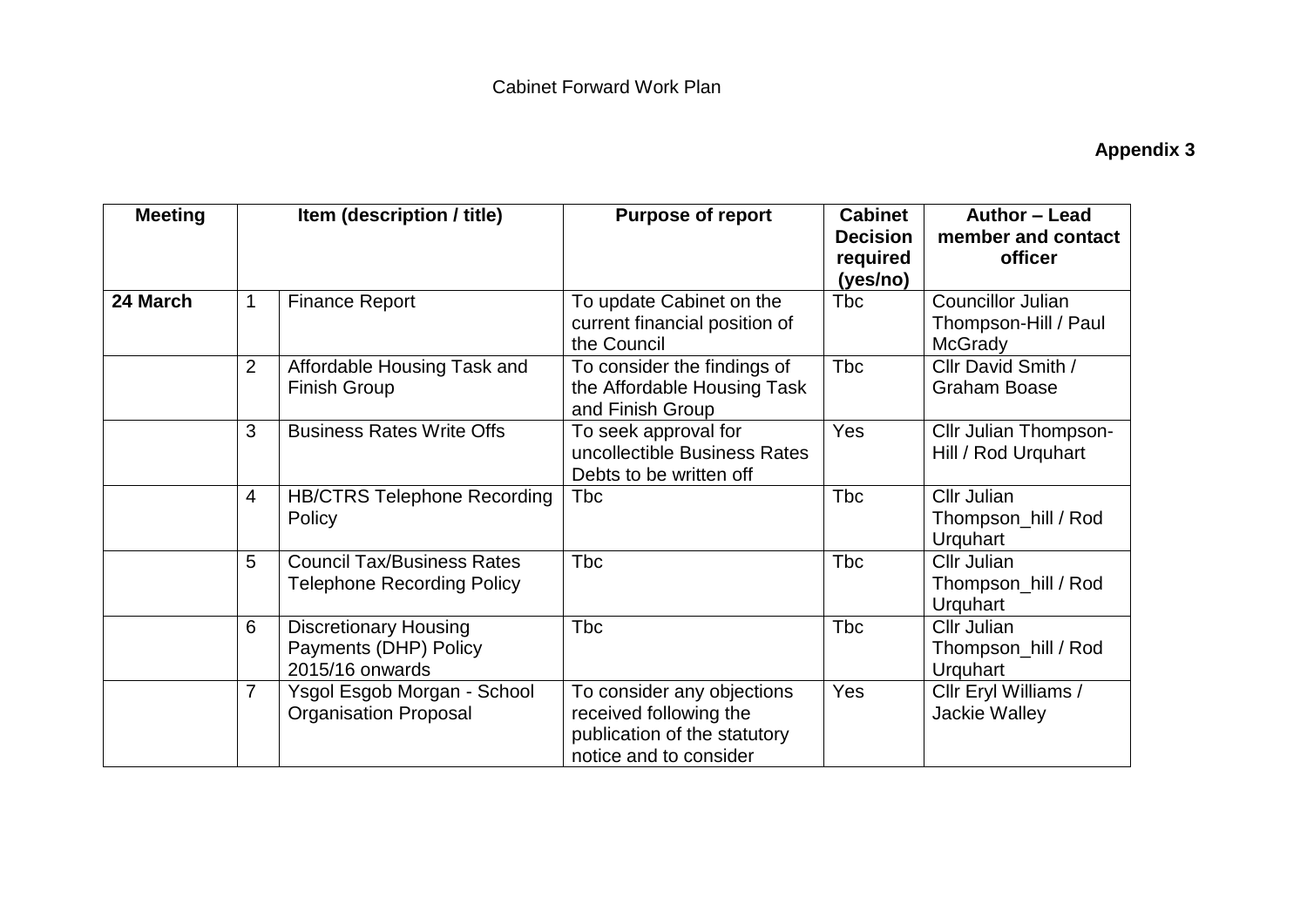| <b>Meeting</b> | Item (description / title) |                                                           | <b>Purpose of report</b>                                                                                                                                                                                      | <b>Cabinet</b><br><b>Decision</b><br>required<br>(yes/no) | Author - Lead<br>member and contact<br>officer                                        |
|----------------|----------------------------|-----------------------------------------------------------|---------------------------------------------------------------------------------------------------------------------------------------------------------------------------------------------------------------|-----------------------------------------------------------|---------------------------------------------------------------------------------------|
|                |                            |                                                           | whether to approve the<br>implementation of the<br>proposal.                                                                                                                                                  |                                                           |                                                                                       |
|                | 8                          | Ysgol Glan Clwyd - 21st<br><b>Century Schools Project</b> | To support the Final<br>Business Case for the Ysgol<br>Glan Clwyd extension and<br>refurbishment project as part<br>of the 21st Century Schools<br>and to consider<br>recommending its approval<br>to Council | Yes                                                       | <b>Councillor Eryl</b><br>Williams / Jackie<br>Walley                                 |
|                | 9                          | <b>GwE</b> Governance<br>Arrangements                     | To consider a report<br>recommending changes to<br>the membership of the GwE<br>Joint Committee in response<br>to the adoption of the<br>National Model for Regional<br>Joint Working                         | Yes                                                       | Cllr Eryl Williams /<br><b>Karen Evans</b>                                            |
|                | 10                         | Long Term Strategy for the<br><b>Agricultural Estate</b>  | To seek Cabinet's approval<br>to adopting a new long term<br>strategy for the Agricultural<br><b>Estate</b>                                                                                                   | Yes                                                       | Cllr Julian Thompson-<br>Hill / David Lorey /<br><b>Gerald Thomas / Mair</b><br>Jones |
|                | 11                         | Items from Scrutiny Committees                            | To consider any issues<br>raised by Scrutiny for<br>Cabinet's attention                                                                                                                                       | <b>Tbc</b>                                                | <b>Scrutiny Coordinator</b>                                                           |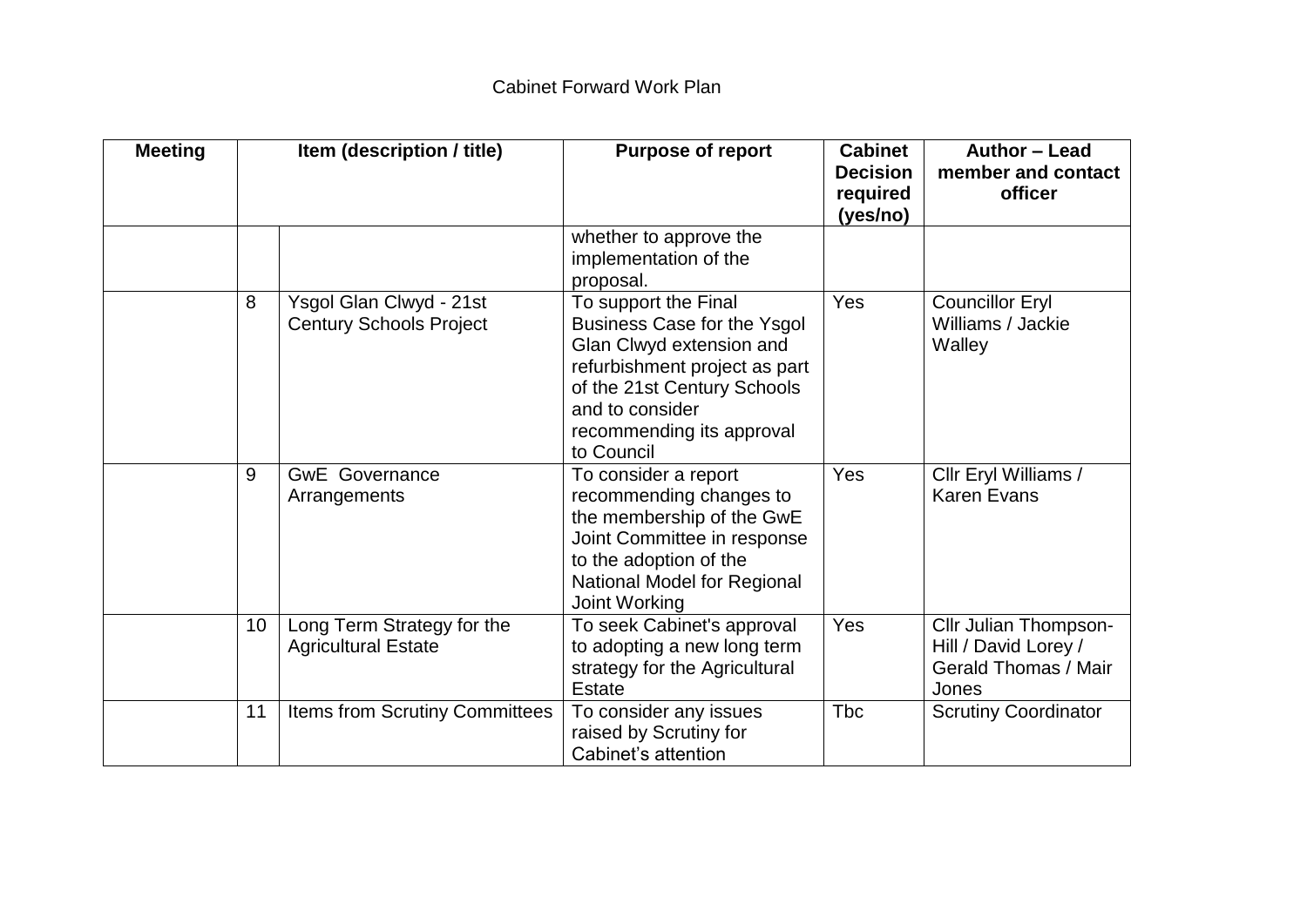| <b>Meeting</b> |                | Item (description / title)      | <b>Purpose of report</b>                                                                                                                                                                                                                                                            | <b>Cabinet</b><br><b>Decision</b><br>required<br>(yes/no) | Author - Lead<br>member and contact<br>officer                     |
|----------------|----------------|---------------------------------|-------------------------------------------------------------------------------------------------------------------------------------------------------------------------------------------------------------------------------------------------------------------------------------|-----------------------------------------------------------|--------------------------------------------------------------------|
| 28 April       | $\mathbf 1$    | <b>Finance Report</b>           | To update Cabinet on the<br>current financial position of<br>the Council                                                                                                                                                                                                            | <b>Tbc</b>                                                | <b>Councillor Julian</b><br>Thompson-Hill / Paul<br><b>McGrady</b> |
|                | $\overline{2}$ | Items from Scrutiny Committees  | To consider any issues<br>raised by Scrutiny for<br>Cabinet's attention                                                                                                                                                                                                             | <b>Tbc</b>                                                | <b>Scrutiny Coordinator</b>                                        |
| 26 May         | $\mathbf 1$    | <b>Finance Report</b>           | To update Cabinet on the<br>current financial position of<br>the Council                                                                                                                                                                                                            | <b>Tbc</b>                                                | <b>Councillor Julian</b><br>Thompson-Hill / Paul<br><b>McGrady</b> |
|                | $\overline{2}$ | <b>Ruthin Primary Proposals</b> | To consider the formal<br>consultation reports following<br>the publication of proposals<br>for the amalgamation of<br><b>Ysgol Llanfair DC and Ysgol</b><br>Pentrecelyn and the closure<br>of Ysgol Rhewl and to<br>consider whether to publish<br>the relevant statutory notices. | Yes                                                       | <b>Councillor Eryl</b><br>Williams / Jackie<br>Walley              |
|                | 3              | Items from Scrutiny Committees  | To consider any issues<br>raised by Scrutiny for<br>Cabinet's attention                                                                                                                                                                                                             | <b>Tbc</b>                                                | <b>Scrutiny Coordinator</b>                                        |
| June           | $\mathbf 1$    | <b>Finance Report</b>           | To update Cabinet on the                                                                                                                                                                                                                                                            | <b>Tbc</b>                                                | <b>Councillor Julian</b>                                           |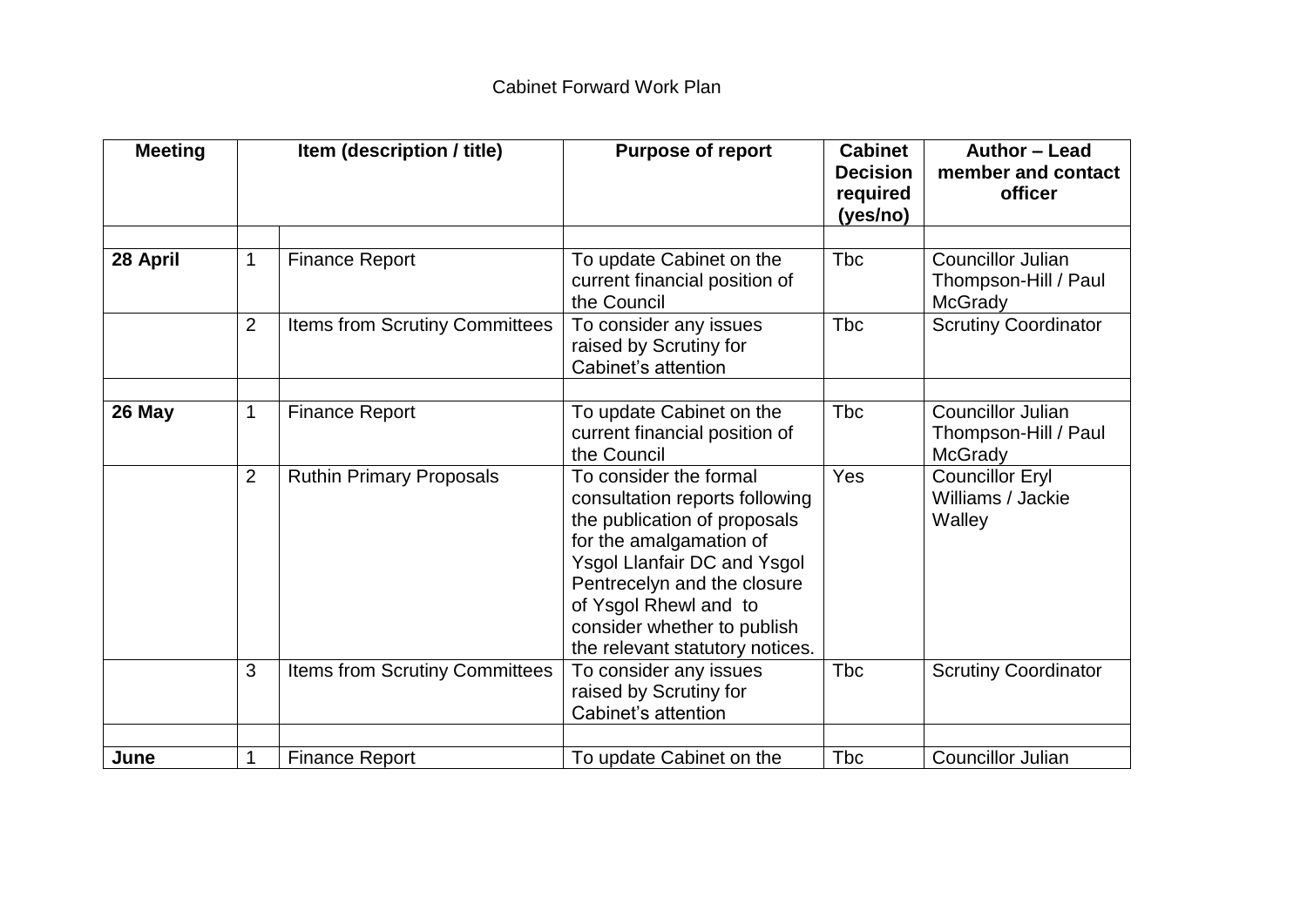## Cabinet Forward Work Plan

| <b>Meeting</b> | Item (description / title) |                                                | <b>Purpose of report</b>                                                                           | <b>Cabinet</b><br><b>Decision</b><br>required<br>(yes/no) | Author - Lead<br>member and contact<br>officer                     |
|----------------|----------------------------|------------------------------------------------|----------------------------------------------------------------------------------------------------|-----------------------------------------------------------|--------------------------------------------------------------------|
|                |                            |                                                | current financial position of<br>the Council                                                       |                                                           | Thompson-Hill / Paul<br><b>McGrady</b>                             |
|                | 2                          | <b>Items from Scrutiny Committees</b>          | To consider any issues<br>raised by Scrutiny for<br>Cabinet's attention                            | <b>Tbc</b>                                                | <b>Scrutiny Coordinator</b>                                        |
| July           | 1                          | <b>Finance Report</b>                          | To update Cabinet on the<br>current financial position of<br>the Council                           | <b>Tbc</b>                                                | <b>Councillor Julian</b><br>Thompson-Hill / Paul<br><b>McGrady</b> |
|                | 2                          | The Future of In-house Care<br><b>Services</b> | To consider the results of the<br>consultation with existing<br>users of in-house care<br>services | Yes                                                       | <b>Councillor Bobby</b><br>Feeley / Phil Gilroy                    |
|                | 3                          | <b>Items from Scrutiny Committees</b>          | To consider any issues<br>raised by Scrutiny for<br>Cabinet's attention                            | <b>T</b> bc                                               | <b>Scrutiny Coordinator</b>                                        |
|                |                            |                                                |                                                                                                    |                                                           |                                                                    |

## *Note for officers – Cabinet Report Deadlines*

| <b>Meeting</b> | <b>Deadline</b> | Meeting | <b>Deadline</b>    | Meeting | <b>Deadline</b>                 |
|----------------|-----------------|---------|--------------------|---------|---------------------------------|
|                |                 |         |                    |         |                                 |
| March          | <b>10 March</b> | April   | <b>April</b><br>14 | May     | May<br>$\overline{\phantom{a}}$ |